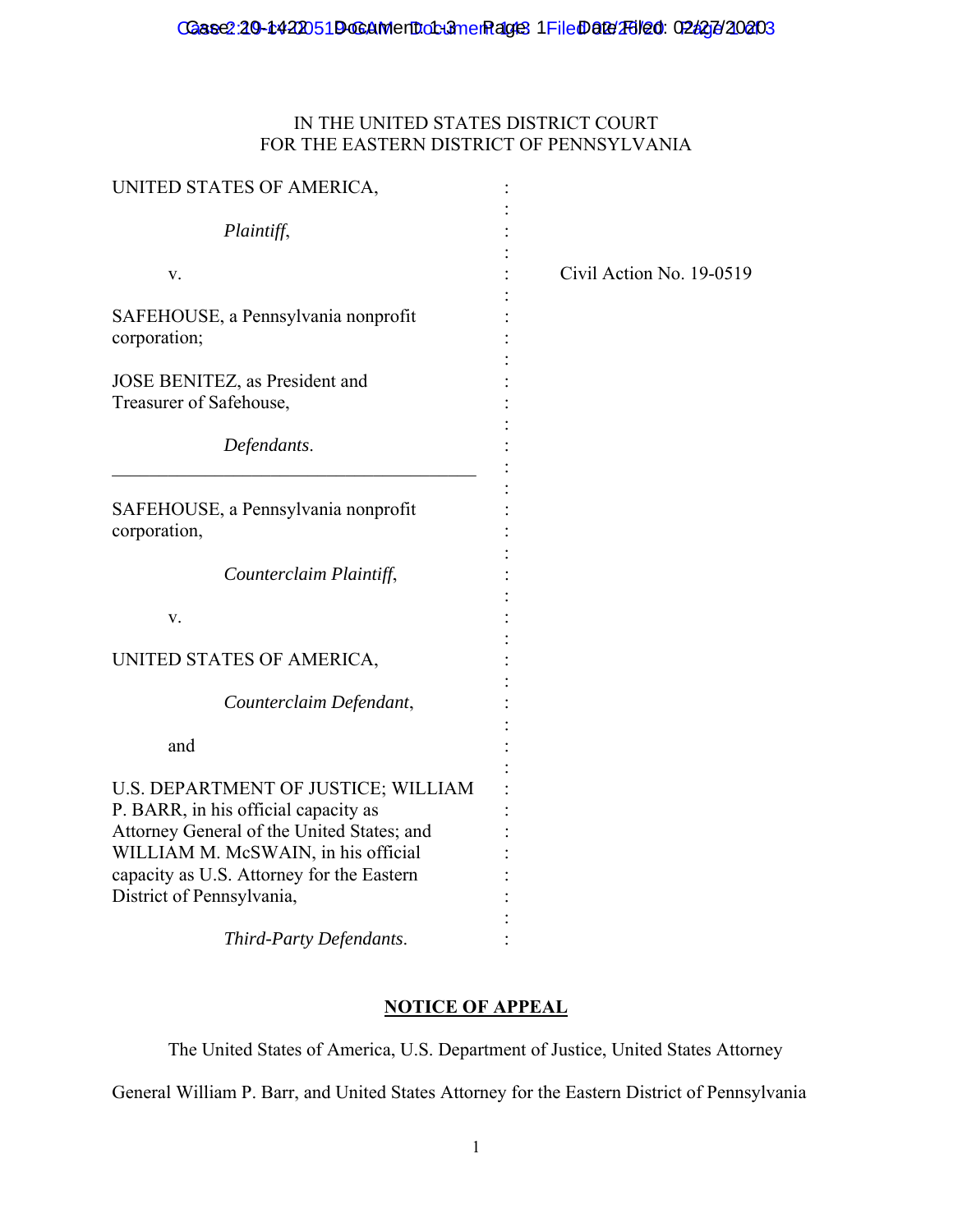## Case2:20-t422051D-GAMentiot unem age 2 FileDate/261/20: 02/27/20203

William M. McSwain (collectively, "the United States"), hereby appeal to the United States Court of Appeals for the Third Circuit from the Court's Memorandum and Order entered on February 25, 2020 (ECF Nos. 141 and 142, which incorporates by reference the district court's previous Memorandum at ECF No. 133), granting Safehouse and Jose Benitez's Motion for Final Declaratory Judgment (ECF No. 137) and denying the United States' Motion for Summary

Judgment (ECF No. 139). $<sup>1</sup>$ </sup>

JOSEPH H. HUNT Assistant Attorney General Civil Division

GUSTAV W. EYLER Branch Director Consumer Protection Branch

ALEXANDER K. HAAS Director Federal Programs Branch

ANDREW E. CLARK Assistant Director Consumer Protection Branch

JACQUELINE COLEMAN SNEAD Assistant Director Federal Programs Branch

DANIEL K. CRANE-HIRSCH Trial Attorney Consumer Protection Branch *Co-Counsel for the United States* 

l

Respectfully submitted,

WILLIAM M. McSWAIN United States Attorney

*/s/Gregory B. David*  GREGORY B. DAVID JOHN T. CRUTCHLOW BRYAN C. HUGHES ERIN E. LINDGREN Assistant United States Attorneys Eastern District of Pennsylvania 615 Chestnut Street, Suite 1250 Philadelphia, PA 19106-4476

*Attorneys for the United States* 

<sup>&</sup>lt;sup>1</sup> As the United States previously communicated to the Chambers of the Hon. Gerald McHugh, it will move in district court to stay the Declaratory Judgment by no later than this Friday, February 28, 2020. Although the United States' Notice of Appeal divests this Court of jurisdiction over those aspects of the case involved in the appeal, the Court retains the ability to rule on a motion for a stay. *See Venen v. Sweet*, 758 F.2d 117, 120-121 & n.2 (3d Cir. 1985); *Rakovich v. Wade*, 834 F.2d 673, 674 (7th Cir. 1987) ("[A] notice of appeal does not deprive the district court of jurisdiction over a motion for stay of its judgment."). This is consistent with the rule requiring that the United States first move in the district court for a stay before seeking identical relief from the Court of Appeals. Fed. R. App. P. 8(a)(1). *See In re Miranne*, 852 F.2d 805, 806 (5th Cir. 1988).